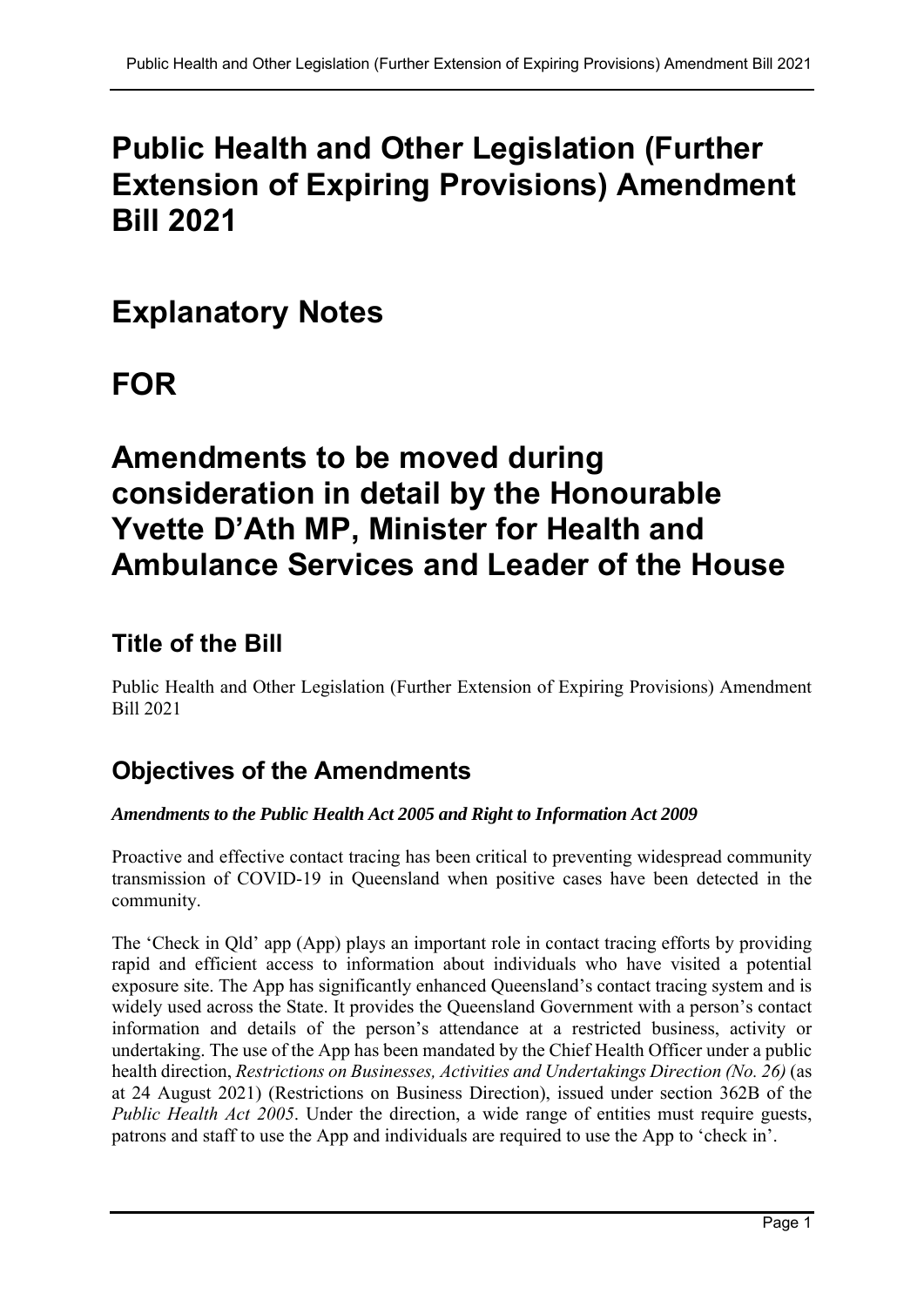Under the Restrictions on Business Direction, in limited circumstances, contact tracing information can be collected through alternative means other than the App. For example, a paper-based collection of information is allowed to be used if there is a temporary failure of an internet service, a safety issue such as risk of overcrowding or a remote location that does not have internet access.

A key concern in relation to the App and other similar applications that may be introduced under a public health direction is the potential for personal information collected to be used for purposes other than contact tracing, such as law enforcement or in criminal or civil proceedings.

The COVID-19 pandemic has led to the need to collect an unprecedented amount of information about a person's movements, which is supported by the community as they understand the need for this information to be available for contact tracing purposes to lessen the need for lockdowns during the pandemic. However, this information would not ordinarily be collected by government and would not be available to law enforcement agencies.

The amendments are intended to maintain public confidence in the use of the App and to encourage Queenslanders to continue using it to 'check in' knowing their personal information will be protected and only used for purposes connected with contact tracing or the COVID-19 pandemic. It is particularly important to ensure Queensland's contact tracing capability remains strong while other States are currently subject to significant outbreaks, which have the potential to spread into Queensland.

The objective of the amendments is to improve the privacy protection for personal information collected through the App by ensuring it can only be used or disclosed for limited purposes including contact tracing, compliance activities and investigating or prosecuting an offence related to contact tracing or the COVID-19 pandemic. It is considered these protections should apply regardless of how the information is collected, whether through the App or a paper-based method.

An amendment to the *Right to Information Act 2009* is also proposed to ensure the Act provides that personal information collected under the App or through an alternative method is exempt from disclosure under the Right to Information Act.

### *Amendments to the Hospital and Health Boards Act 2011 and Public Health Act 2005 – appointment of more than one Deputy Chief Health Officer*

The statutory position of Deputy Chief Health Officer (DCHO) is established under section 53AA of the *Hospital and Health Boards Act 2011*. The DCHO position was created to support the Chief Health Officer (CHO) in performing their functions.

The objective of these amendments is to enable more than one DCHO to be appointed to ensure diverse technical expertise from various medical specialities is available to be stood up rapidly with appropriate statutory power in response to an emerging situation of significance facing Queensland. The amendments provide Queensland Health with the flexibility to respond to the current and future pandemics or other health emergencies and provide the ability for appointed DCHOs to oversee distinct work streams, based on their medical specialty. For example, during the COVID-19 pandemic, work streams could be established to focus on the public health response or COVID-19 operations and planning.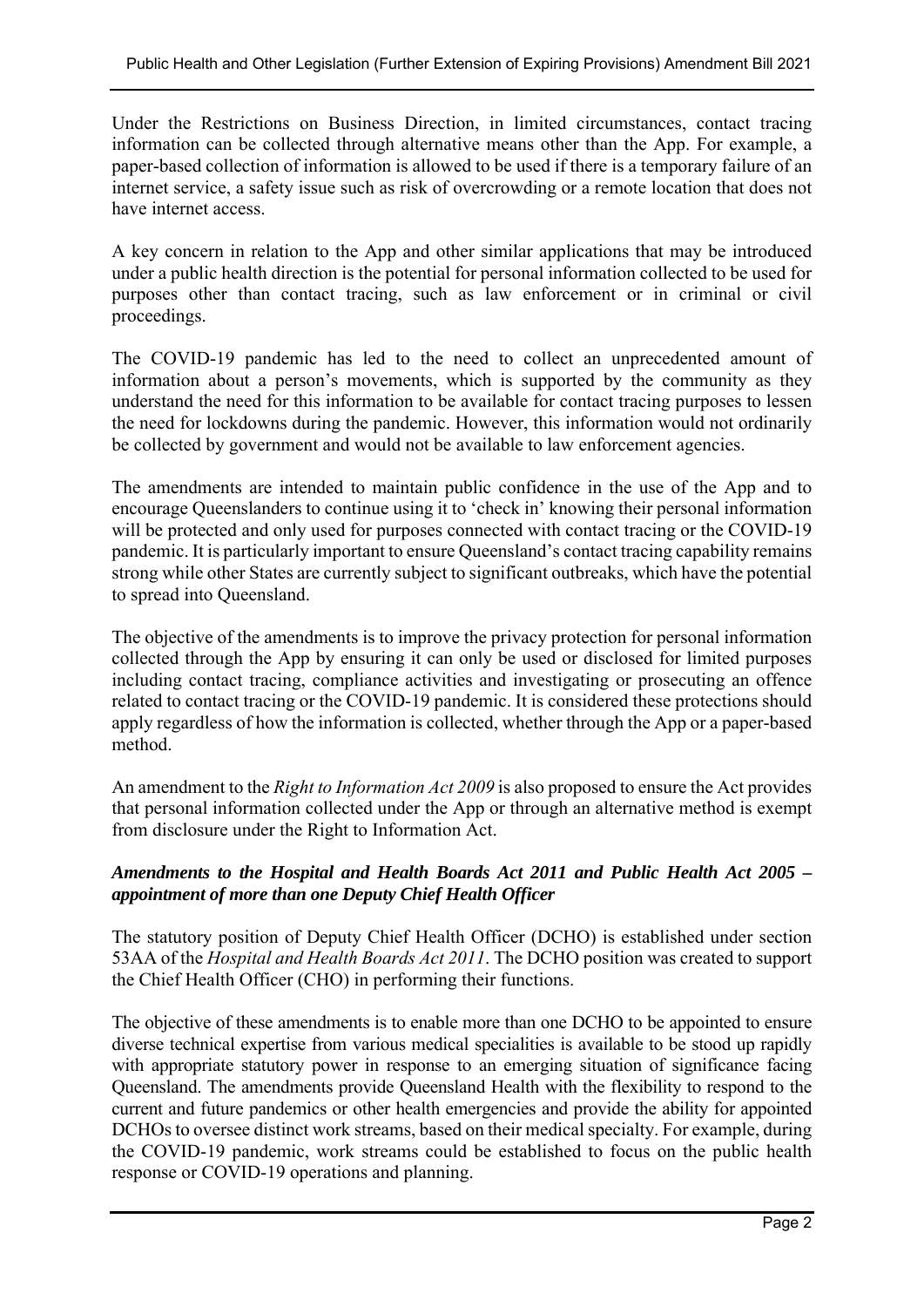The ability to appoint more than one DCHO also ensures the work of the CHO is sustainable and there is appropriate support for the CHO in performing their functions during public health emergencies and other situations of significance. It will enable the CHO to delegate to the DCHOs based on their specialities and the prevailing situation, allowing the CHO or a DCHO who may be appointed as the Acting CHO, where the CHO is absent, to respond to the circumstances at hand (for example, mobilising a response to a pandemic while concurrently managing a response to a natural disaster such as a cyclone).

No changes are made to the requirement that only the CHO may make a public health direction under section 362B of the *Public Health Act 2005*. This power cannot be delegated and the amendments do not permit a DCHO to exercise this power.

#### *Amendments to the Holiday Act 1983 and Industrial Relations Act 2016*

Amendments to the *Holidays Act 1983* will provide for Friday 29 October 2021 to be declared as a public holiday for the Brisbane City Council, Moreton Bay Regional Council and the Scenic Rim Reginal Council areas following the cancellation of the Royal Queensland Show in response to a South East Queensland COVID-19 lockdown, and the repeal of the 2021 show day public holidays in these local government areas.

An additional amendment to the Holidays Act will provide for the Minister to be able to change the new public holiday on 29 October 2021 to another date by notice published on the department's website if the Minister considers it necessary or desirable to do so having regard to the COVID-19 emergency.

It is also necessary to amend the *Industrial Relations Act 2016* to ensure the public holiday is recognised for industrial relations purposes.

### *Repeal of the Personalised Transport Ombudsman Act 2019 and an amendment to the Transport Operations (Passenger Transport) Act 1994*

The repeal of the *Personalised Transport Ombudsman Act 2019* reduces unnecessary government expenditure and ensures no unnecessary regulatory burden is placed on the personalised transport industry while the sector recovers from the impacts of the COVID-19 pandemic.

During consideration of the Transport and Other Legislation (Personalised Transport Reform) Amendment Bill 2017, the former Public Works and Utilities Committee recommended establishing an ombudsman, or an equivalent entity, with responsibility for dealing with disputes in the personalised transport industry. The Queensland Government supported the recommendation and committed to establishing an ombudsman, or equivalent entity, for the personalised transport industry.

In 2019, the government delivered on its commitment by providing for the establishment of the Personalised Transport Ombudsman through the Personalised Transport Ombudsman Act. The Personalised Transport Ombudsman was expected to be appointed in 2020. The appointment and commencement of the legislation was deferred due to the impacts of the COVID-19 pandemic on the personalised transport industry.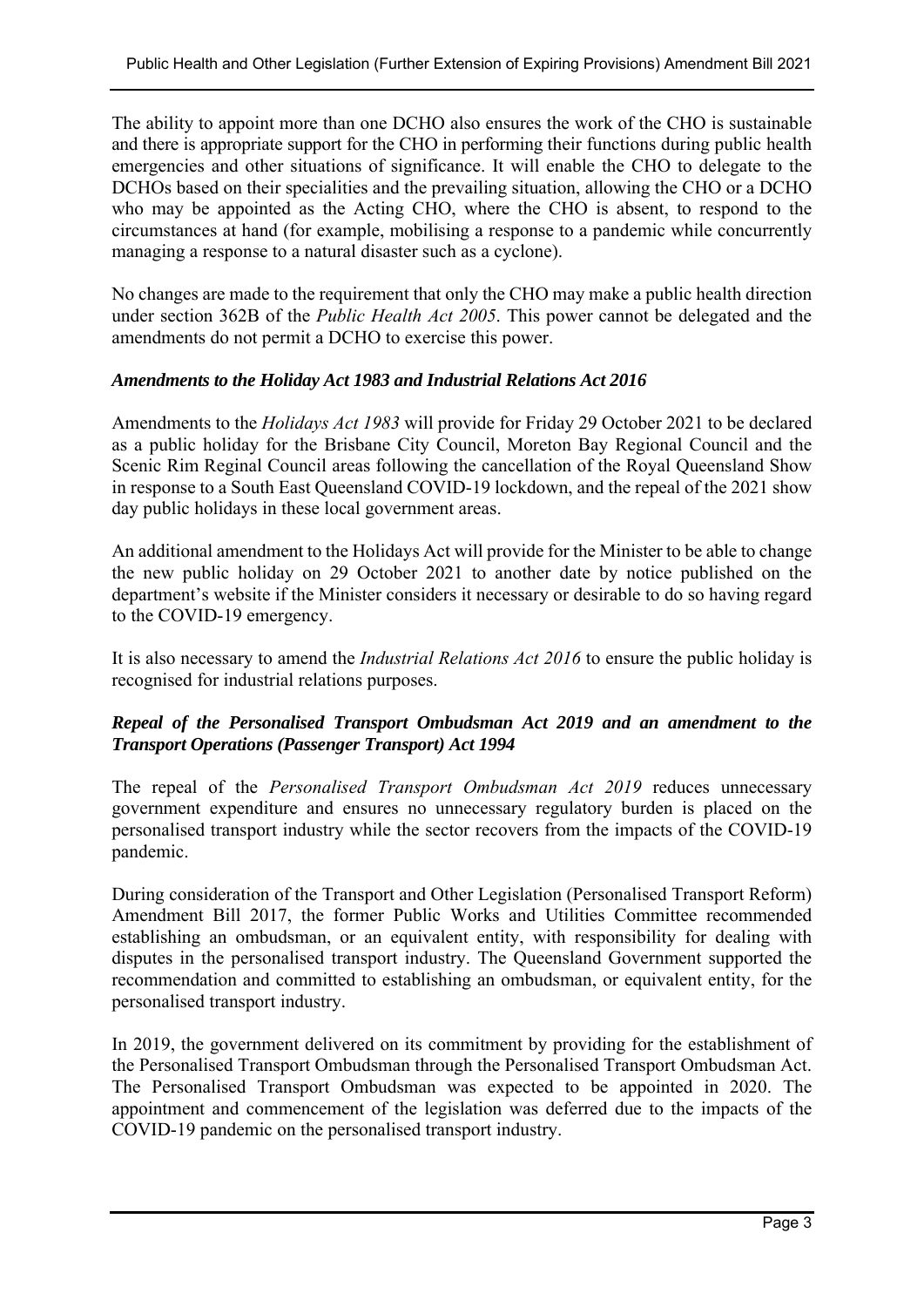The Department of Transport and Main Roads has since reviewed the objectives of the Personalised Transport Ombudsman Act, focusing on issues raised by the former Transport and Public Works Committee and industry submissions during committee consideration of the Bill for the Personalised Transport Ombudsman Act (the Review).

The key issues raised included the exclusion period for industry participants to be eligible to hold the office of the Personalised Transport Ombudsman, the Personalised Transport Ombudsman's limited powers to make binding decisions, and whether there were sufficient mechanisms to protect consumer rights and the role of the Personalised Transport Ombudsman in protecting them. The Review also considered expanding the Personalised Transport Ombudsman's remit.

However, the Review found that appropriate mechanisms already exist to effectively deal with disputes in the personalised transport industry, including customer complaint lines and existing services provided by other State and Commonwealth agencies and bodies, including Workplace Health and Safety Queensland, the Fair Work Ombudsman or Fair Work Commission, the Office of Fair Trading, the Australian Competition and Consumer Commission and the Australian Taxation Office.

Government also considered the appropriateness of introducing new regulations while the sector is recovering from the impacts of the COVID-19 pandemic. The Review considered the costs to government of funding the Personalised Transport Ombudsman and determined this cost would outweigh any potential benefits of the Personalised Transport Ombudsman to the personalised transport industry and users of personalised transport services.

The amendment to the *Transport Operations (Passenger Transport) Act 1994* amends the definition of *relevant offence*. This amendment is consequential to the repeal of the Personalised Transport Ombudsman Act.

## **Achievement of the Objectives**

#### *Amendments to the Public Health Act 2005 and Right to Information Act 2009*

The amendments to the Public Health Act restrict the use and disclosure of personal information collected through the App or an alternative method.

New section 362MAG of the Public Health Act provides that personal information collected through the App or an alternative method can only be used or disclosed for the purpose of contact tracing and a number of limited purposes related to contact tracing or the COVID-19 pandemic. The personal information will able to be disclosed or used for:

- contact tracing or purposes related to contact tracing (for example, ensuring the integrity or security of the information);
- investigating or prosecuting an offence under 'relevant provisions' of the Public Health Act;
- ensuring compliance with 'relevant provisions' of the Public Health Act;
- deriving statistical or summary information; or
- another purpose prescribed for a COVID-19 application if the application is prescribed as one to which the privacy protection will apply under section 362MAC.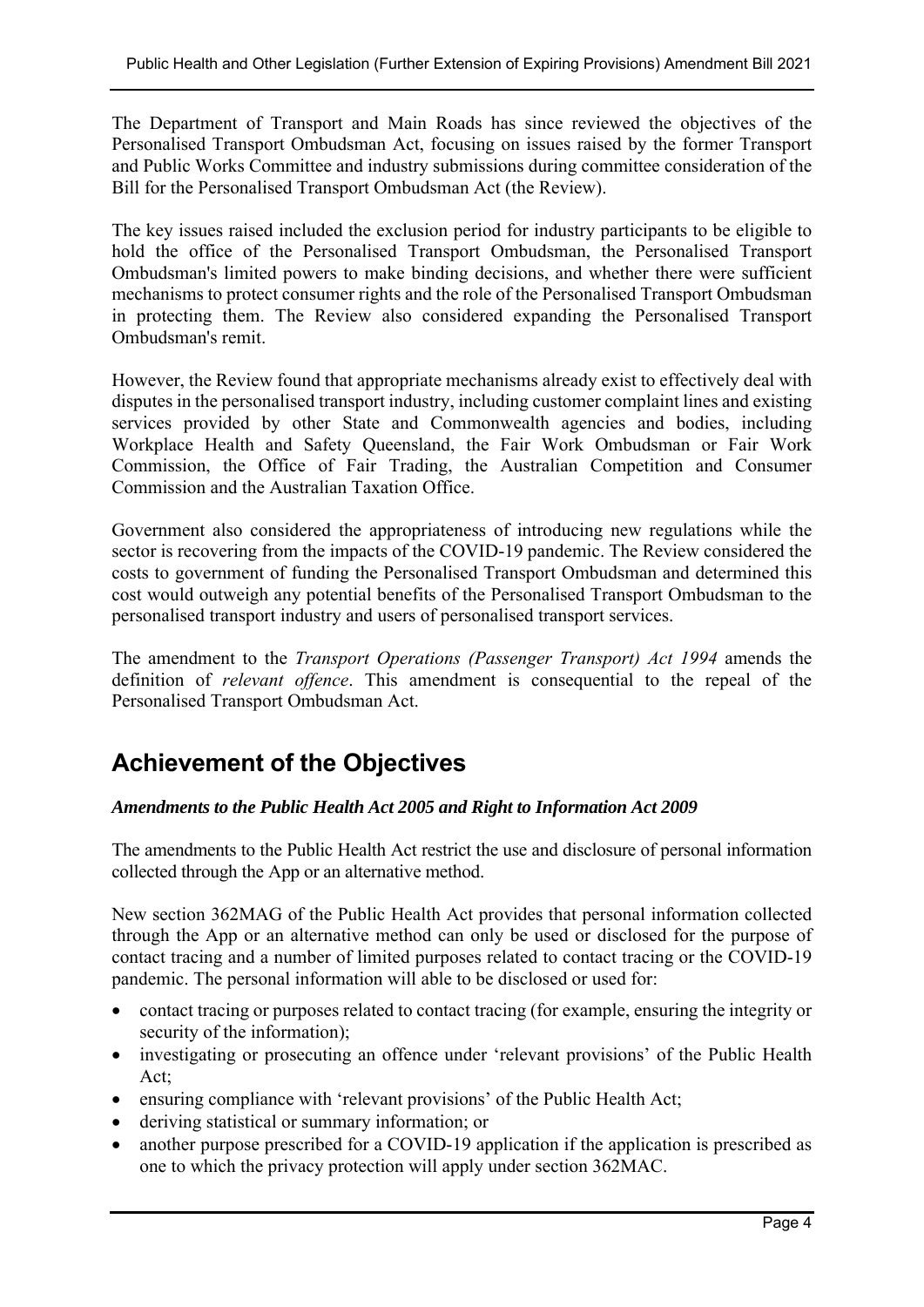The ability to prescribe another purpose is required for the possible future use of other applications or platforms developed and used in Queensland for the COVID-19 emergency. If appropriate, these applications or platforms could be prescribed as a COVID-19 application, which would have the effect that any personal information collected by the application would also be subject to the same privacy protections.

The amendments define the term 'relevant provision' to include chapter 3, part 3 of the Public Health Act that relates to contact tracing, and other provisions of the Public Health Act that are closely related to contact tracing or matters directly related to the COVID-19 emergency, such as failing to comply with a requirement of an emergency officer (section 346), giving false or misleading statements or documents (sections 363 and 364), and the provisions of chapter 8, part 7A about the COVID-19 emergency, including failing to comply with a public health direction (section 362D) and failing to comply with a written direction of an emergency officer (section 362J). It is considered appropriate and necessary to ensure personal information collected by the App and alternative methods can be used for these purposes to ensure an appropriate compliance and enforcement regime for the COVID-19 pandemic.

The amendments also provide that personal information collected for contact tracing cannot be disclosed or used for particular purposes (new section 362MAI). Under this provision, the personal information cannot be:

- accessed under any judicial or administrative order, including a decision on an application under an Act for access to information or a document such as an application under the *Information Privacy Act 2009* or the Right to Information Act, except for an order under a 'relevant provision' of the Public Health Act;
- compelled to be produced by a person or given in evidence by a person in any criminal or civil proceeding or in compliance with a requirement under an Act or legal process, except for under a proceeding relating to a 'relevant provision' of the Public Health Act.

The amendments will provide that personal information collected through the App or alternative method can be used or disclosed with the consent of the person to whom the information relates. Similarly, the personal information can also be used in proceedings or in compliance with a requirement under an Act or legal process with consent. This ensures individuals retain control over their collected personal information. The consent will need to be informed consent and given in writing to ensure the person understands the purposes for which the information may be used.

The amendments include an offence of using or disclosing information collected under the App or an alternative method other than in accordance with the new provisions (new section 362MAF). The new offence carries a maximum penalty of 100 penalty units, which is higher than penalties for other offences related to confidentiality in the Public Health Act. However, the higher penalty is considered appropriate given the significant amount of information being collected through the App and the extraordinary nature of the powers being used during the COVID-19 pandemic.

The offence provision will principally apply to public servants including contact tracers, emergency officers and support staff who administer and manage the App, with access to information collected under the App or an alternative method. In the limited circumstances in which business owners may collect information in a paper-based form, they will also be subject to the requirement to only use the information for contact tracing purposes. That is, the business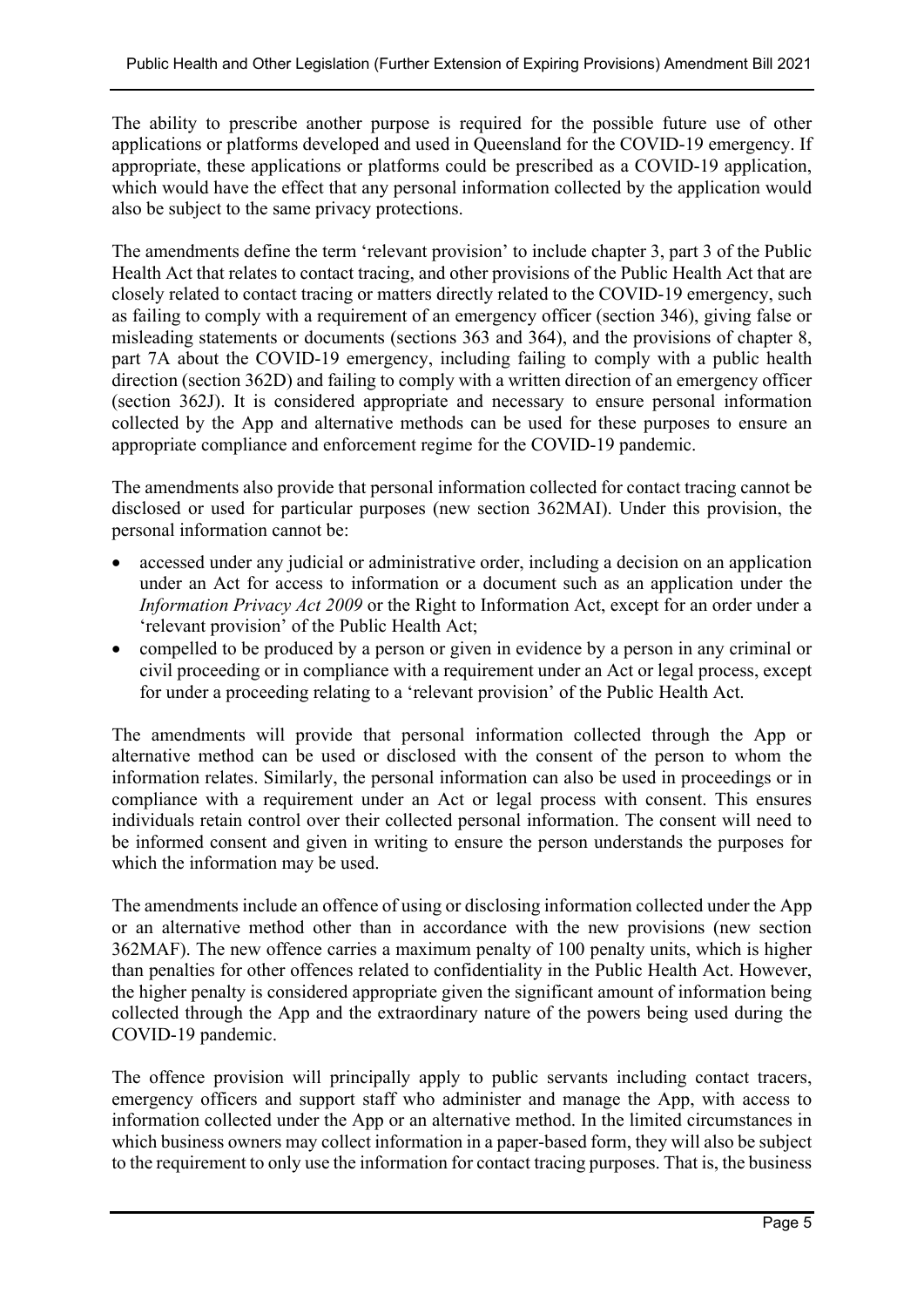owner may be asked to produce the contact tracing information if a person diagnosed or exposed to COVID-19 attended their business premises. Under the amendments, the business owner is not permitted to use the information for any other purposes. This will ensure that the information collected in a paper-based form cannot be used for any other purpose unconnected to contact tracing. Business owners will also be required to take reasonable steps to ensure their staff do not disclose or misuse the information (new section 362MAF(4)).

It is intended the new provisions in the Public Health Act will prevail to the extent of any inconsistency with existing laws (s362MAD). This will ensure the provisions override other laws of general application than would ordinarily apply for accessing information held by governments, such as the Right to Information Act.

The amendments also include transitional provisions to clarify that the new privacy protections apply to information collected through the App or an alternative method, whether the information was collected before or after the commencement.

The amendments also include a minor change to the Right to Information Act to provide a cross-reference to the new provisions of the Public Health Act to state that personal information collected under the App or through an alternative method is exempt from disclosure under the Act.

## *Amendments to the Hospital and Health Boards Act 2011 and Public Health Act 2005 – appointment of more than one Deputy Chief Health Officer*

The amendments to the Hospital and Health Boards Act will enable the appointment of more than one DCHO. A number of consequential amendments also update provisions in the Act to reflect that more than one DCHO can be appointed. This is consistent with the objectives of ensuring there is appropriate technical expertise from various medical specialities to be available to respond to emerging situations of significance and to provide additional ongoing support to the CHO.

Minor amendments to the Public Health Act are also being made to clarify that the CHO may delegate functions or powers under that Act to any person appointed as a DCHO and to ensure that all appointed DCHOs will be subject to section 456 which provides protection from liability for actions taken under the Act.

#### *Amendments to the Holiday Act 1983 and Industrial Relations Act 2016*

To give effect to the Government's announcement that a public holiday be appointed for the City of Brisbane, Scenic Rim Region and Moreton Bay Region following the repeal of the show day public holiday in those districts, the Holidays Act is amended to declare Friday, 29 October 2021 as a public holiday in the City of Brisbane and in the Scenic Rim Region Council and the Moreton Bay Region Council areas.

The amendment to the Holidays Act also allows the Minister to move the public holiday on 29 October 2021 to another date by notice published on the Department of Education's website if the Minister considers it necessary or desirable to do so, having regard to the COVID-19 emergency.

The Bill also makes a minor and consequential amendment to the *Industrial Relations Act 2016* to ensure the public holiday is recognised for industrial relations purposes.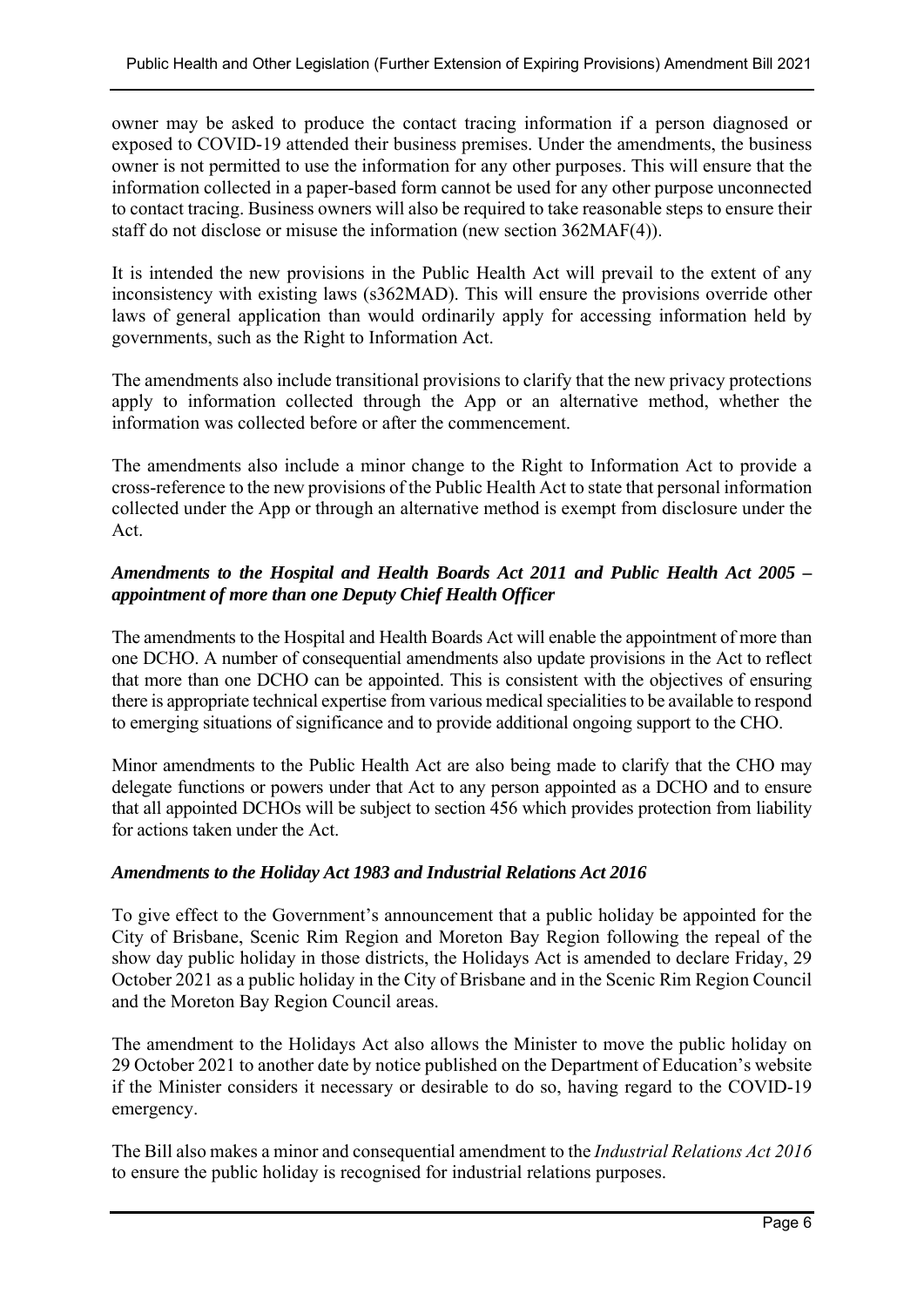#### *Repeal of the Personalised Transport Ombudsman Act 2019 and an amendment to the Transport Operations (Passenger Transport) Act 1994*

The repeal of the Personalised Transport Ombudsman Act will reduce unnecessary government expenditure by removing the requirement to establish the Personalised Transport Ombudsman.

The provisions to repeal the Personalised Transport Ombudsman Act and the minor consequential amendment to the Transport Operations (Passenger Transport) Act were introduced to the Legislative Assembly via the Resources and Other Legislation Amendment Bill 2021 on 16 June 2021.

The repeal of the Personalised Transport Ombudsman Act is required before the automatic commencement of the Personalised Transport Ombudsman Act on 13 September 2021, in order to ensure any potential impact on industry stakeholders is minimised.

## **Alternative Ways of Achieving Policy Objectives**

There are no alternative ways of achieving the policy objectives.

## **Estimated Cost for Government Implementation**

There are no significant costs to implement the amendments. Any costs will be met from within existing budget allocations.

The amendments to the Public Health Act contain privacy protections for the use of personal information collected through the App and alternative methods. These privacy protections will provide the community with greater confidence in being able to use the App knowing their personal information will be protected from misuse.

A key benefit of having the ability to appoint more than one DCHO is the flexibility to put in place multiple work streams, based on specialty skills, enhancing responsiveness to emergent situations.

The repeal of the Personalised Transport Ombudsman Act responds to industry views and results in cost savings for government of approximately \$5 million over three years. The Department of Transport and Main Roads will establish channels for mediation of personalised transport matters and enhance existing complaints frameworks to ensure systemic issues which may arise are monitored on an ongoing basis.

## **Consistency with Fundamental Legislative Principles**

The amendments have been drafted with regard to the fundamental legislative principles (FLPs) in section 4 of the *Legislative Standards Act 1992*.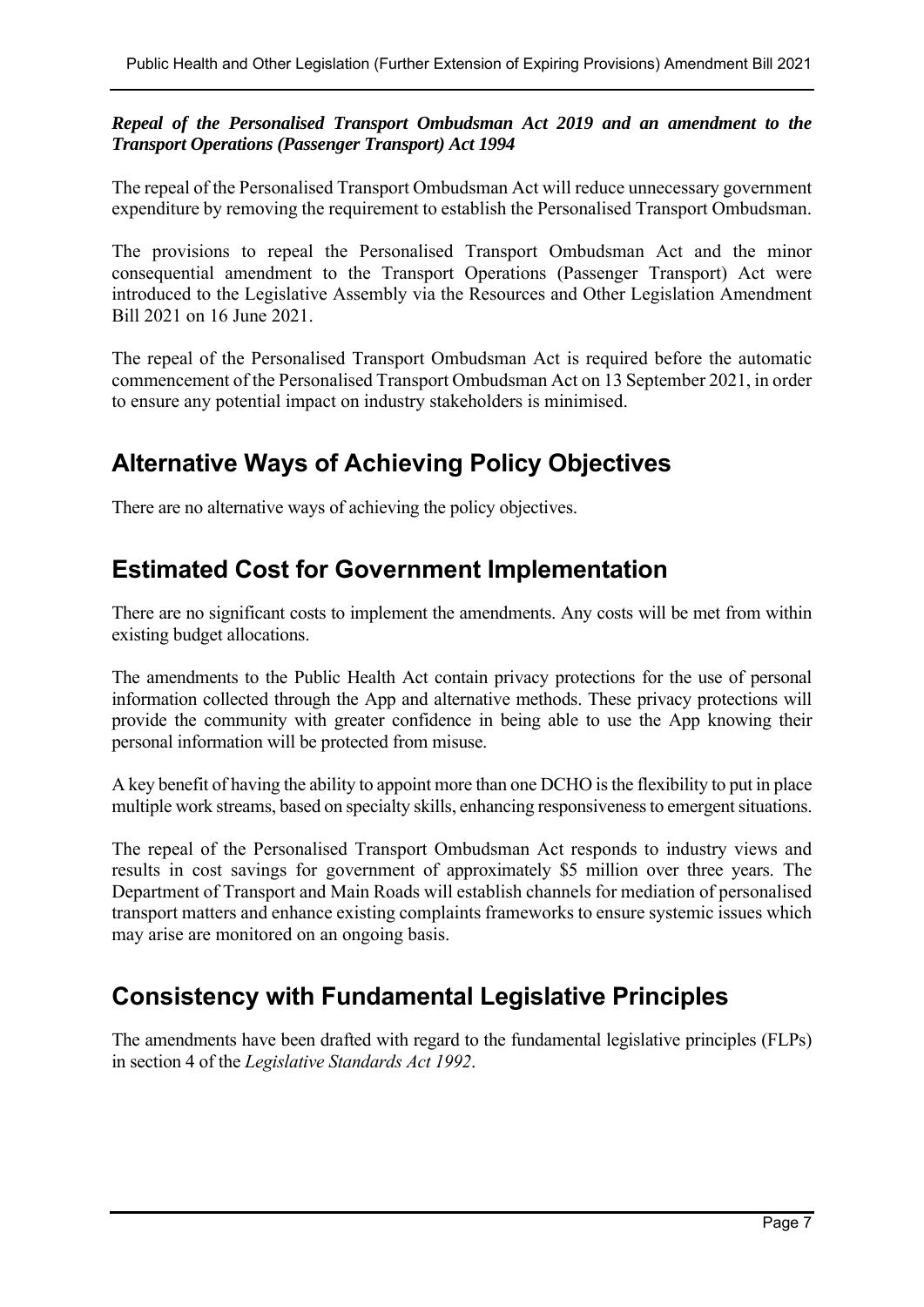#### *Amendments to the Public Health Act 2005*

#### Institution of Parliament

The amendments include a provision which enables additional COVID-19 applications or platforms to be prescribed if they are developed and used in Queensland in the future. Further, the amendments permit the use and disclosure of the personal information for another purpose related to the COVID-19 emergency that is prescribed by regulation.

The use of regulations for this purpose represents a potential departure from the fundamental legislative principle requiring that legislation has sufficient regard to the institution of Parliament (section 4(2)(b) Legislative Standards Act). The potential impact on the FLP may:

- enable additional applications to be added and to be covered by the same privacy protections as personal information collected through the App;
- potentially broaden the purposes permitted for use and disclosure in relation to any prescribed application or platform to accommodate any additional personal information beyond contact tracing which may be collected by these other applications.

Despite Queensland's current strong position in relation to COVID-19, to date, recent events in relation to the presence of the highly virulent Delta strain in Queensland and other jurisdictions including New South Wales and Victoria, illustrate that the COVID-19 emergency is ongoing and evolving. The ability to prescribe additional COVID-19 applications by regulation is justified on the basis that the ability to be responsive to emerging issues is critical to the public health response to the COVID-19 emergency. As new applications and platforms are developed and identified as needed, if these are mandated under public health directions issued by the CHO, it is important that the personal information collected through these platforms can be protected in the same way as the information collected through the App. The ability to prescribe another purpose is required to accommodate potential broader collections of personal information which may extend beyond contact tracing. For example, other applications may also collect information about an individual's health and welfare status and it may be necessary to prescribe authorised purposes to ensure the application operates as intended. It is also important to note that any application prescribed under the regulations will generally be subject to the same requirements and privacy protections as the App data, as set out in the Public Health Act.

#### Rights and liberties

Under section 4(2)(a) of the Legislative Standards Act, the FLPs include requiring that legislation has sufficient regard to rights and liberties of individuals, particularly in relation to human rights including the right to privacy and reputation.

The amendments will prohibit the use and disclosure of personal information collected through the App (or an alternative method such as paper-based collection). The amendments positively impact on an individual's right to privacy by protecting personal information which is required to be collected for contact tracing purposes under a public health direction issued by the CHO under the Public Health Act.

The creation of a new offence of using or disclosing contact tracing information other than in accordance with the new provisions potentially impacts on whether the legislation has sufficient regard to the rights and liberties of individuals (section 4(2)(a) of the Legislative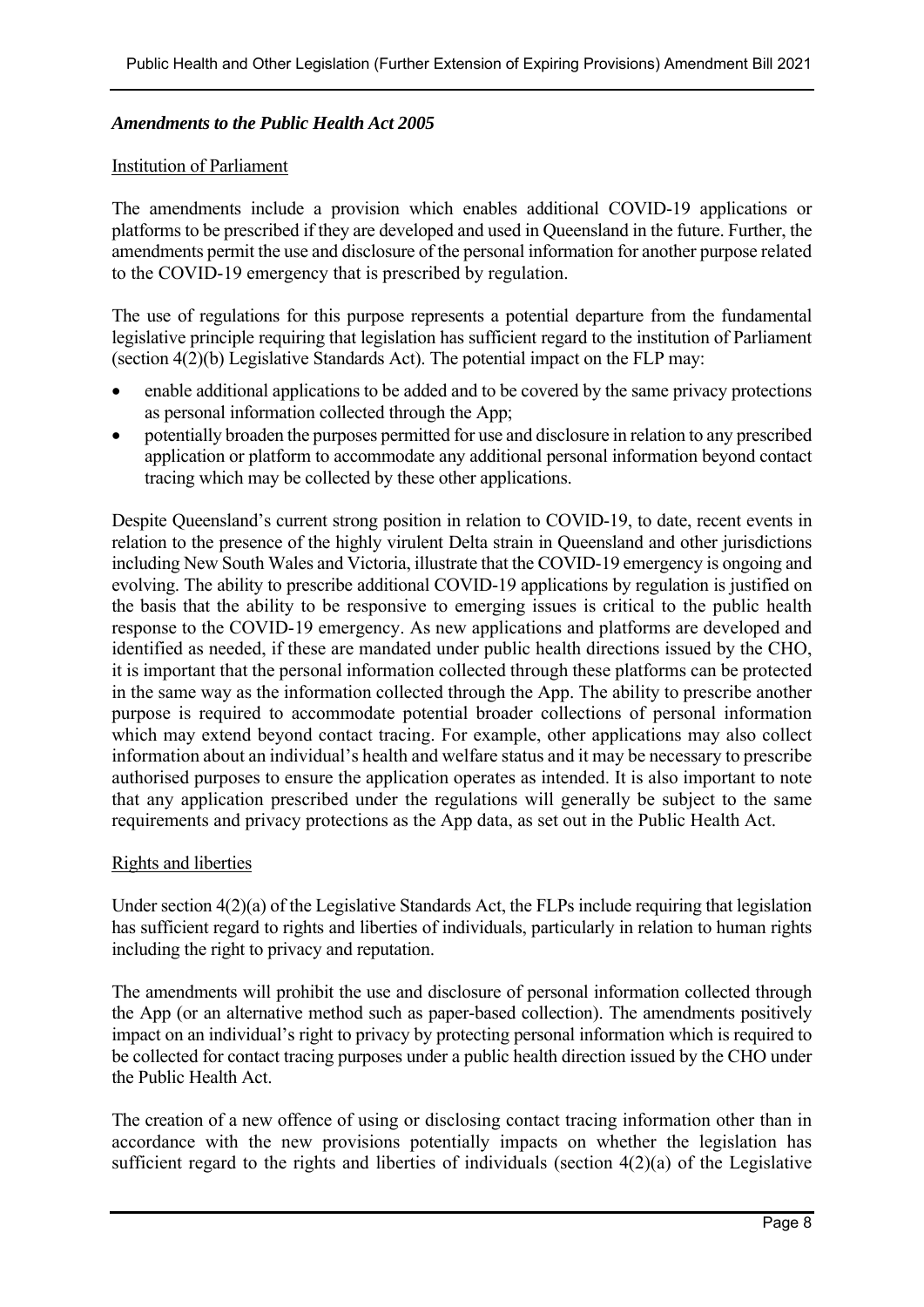Standards Act). This includes whether, for example, consequences imposed by legislation are proportionate and relevant to the actions to which the consequences are applied by legislation. Legislation must impose penalties which are proportionate to the offence.

The new offence carries a maximum penalty of 100 penalty units, which is higher than penalties for other offences related to confidentiality in the Public Health Act. However, the higher penalty is considered appropriate given the significant amount of contact tracing information being collected and the extraordinary nature of the powers being used during the COVID-19 pandemic. The maximum penalty of 100 penalty units is also equivalent to the penalty for similar offences across the statute book, including section 142 of the *Hospital and Health Boards Act 2011*, section 188 of the *Information Privacy Act 2009*, section 10.1 of the *Police Service Administration Act 1990*, section 172 of the *Public Service Act 2008* and section 15 of the *Justice and Other Information Disclosure Act 2008*.

Whether legislation has sufficient regard to rights and liberties of individuals depends, in part, on whether the legislation does not adversely affect the rights and liberties, or impose obligations, retrospectively (section 4(3)(g) of the Legislative Standards Act). The amendments include a transitional provision providing for the continuation of confidentiality requirements after omission of the provisions. The effect of the transitional provisions is to also continue the operation of the offence provision so that a proceeding for an offence against former section 362MAF, may, after the omission, be started or continued under that section as if the section had not been omitted. While the effect of this provision does not create a retrospective offence, it does provide for ongoing criminal liability of 'relevant persons' if they contravene the confidentiality provisions, even after they are omitted. However, the continuation of the offence provision is necessary as it ensures that the personal information collected by the App (and through other methods) remains protected. The need to provide for the transitional effect of these provisions arises because the legislation associated with the COVID-19 emergency is temporary and subject to expiry. Any potential adverse impact is likely to be minimal and outweighed by the need to protect the personal information.

### *Amendments to the Hospital and Health Boards Act 2011 and Public Health Act 2005 – appointment of more than one Deputy Chief Health Officer*

The amendments to the Hospital and Health Boards Act and Public Health Act to enable the appointment of more than one DCHO are consistent with FLPs.

#### *Amendments to the Holiday Act 1983*

The power for the Minister to substitute the public holiday on the Minister's own motion without providing scrutiny by the Legislative Assembly could be considered to be a potential breach of FLPs. To address this potential FLP concern, the amendment includes a requirement on the Minister to table a copy of the notice in the Legislative Assembly within 14 sitting days after the day the notice is published. The notice published on the Department of Education's website is a statutory instrument.

#### *Repeal of the Personalised Transport Ombudsman Act 2019 and an amendment to the Transport Operations (Passenger Transport) Act 1994*

The amendments to repeal the Personalised Transport Ombudsman Act and the consequential amendment to the Transport Operations (Passenger Transport) Act are consistent with FLPs.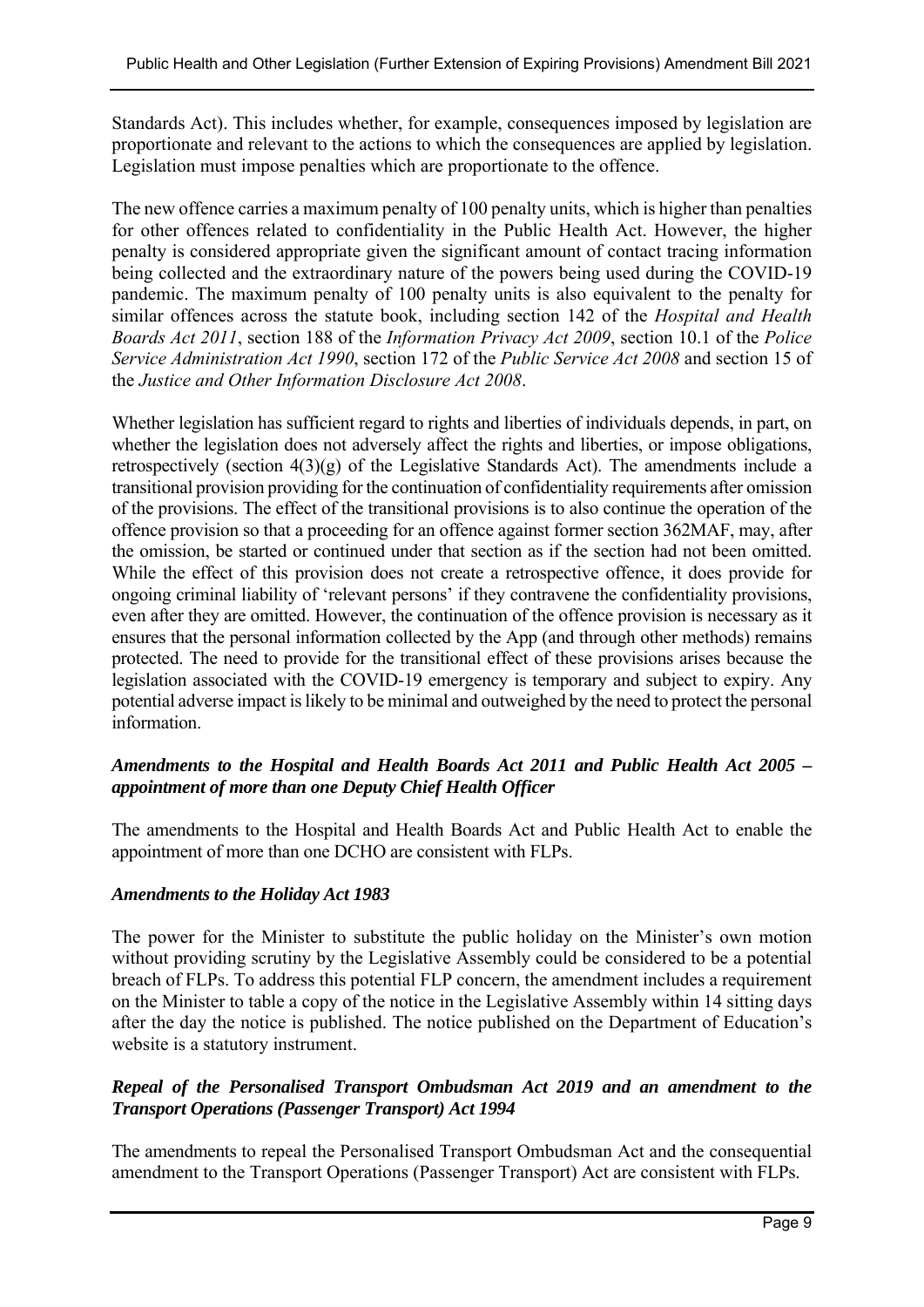## **Consultation**

#### *Amendments to the Public Health Act 2005*

Submissions were received by the Economics and Governance Committee from the Queensland Council for Civil Liberties, Queensland Human Rights Commission, Australian Lawyers Alliance and individuals about the protection of data collected through the App during the Parliamentary Committee process for the Public Health and Other Legislation (Further Extension of Expiring Provisions) Amendment Bill 2021.

The Privacy Commissioner was consulted and supports the amendments as providing greater certainty and privacy protections for users of the App and alternative methods of collection of check-in information.

#### *Amendments to the Hospital and Health Boards Act 2011 and Public Health Act 2005 – appointment of more than one Deputy Chief Health Officer*

The amendments to allow the appointment of more than one DCHO position is an internal structural issue for Queensland Health. Consultation with external stakeholders was not required.

#### *Amendments to the Holiday Act 1983 and Industrial Relations Act 2016*

Consultation was undertaken with the 16 local government areas that observe a public holiday associated with the Royal Queensland Show and tourism industry operators and businesses.

#### *Repeal of the Personalised Transport Ombudsman Act 2019 and an amendment to the Transport Operations (Passenger Transport) Act 1994*

Industry consultation on the repeal of the Personalised Transport Ombudsman Act was undertaken with the following key personalised transport stakeholders:

- Taxi Council of Queensland;
- Limousine Association of Queensland;
- Limo Action Group;
- Uber; and
- Transport Workers' Union.

These personalised transport stakeholders were supportive of the proposed repeal but provided feedback that access to mediation services for industry participants is important. In recognition of this, the Department of Transport and Main Roads will establish channels for mediation of personalised transport matters and enhance existing complaints frameworks to ensure systematic issues which may arise, are monitored on an ongoing basis.

Extensive community and industry consultation had also previously occurred during the drafting and committee consideration of the Bill for the Personalised Transport Ombudsman Act. Key feedback from industry and stakeholders during this consultation was that the Personalised Transport Ombudsman would be ineffective due to its limited powers in making and enforcing binding decisions, and in reviewing government policies or decisions. This was despite the Personalised Transport Ombudsman's prescribed powers being consistent with a number of other ombudsman schemes, such as the Queensland Ombudsman.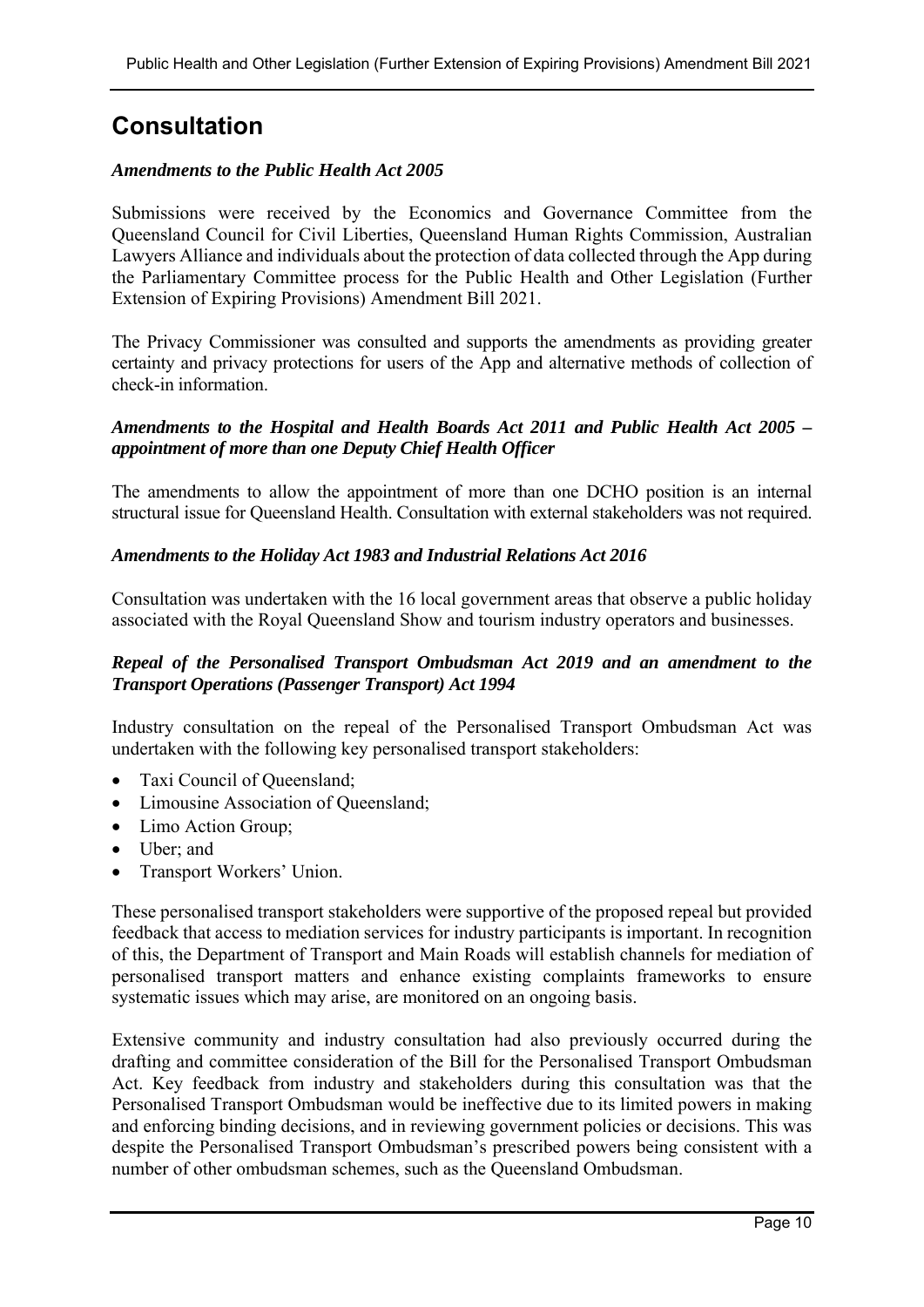## **Consistency with legislation of other jurisdictions**

#### *Amendments to the Public Health Act 2005*

The Commonwealth and Western Australia have adopted a legislative approach, similar to the proposed amendments, to manage the use and disclosure of information collected through COVID-19 related apps. The *Privacy Amendment (Public Health Contact Information) Act 2020* (C'wlth) imposes requirements on the collection, use and disclosure of data collected by the Australian Government's COVIDSafe app. The legislation ensures data collected through the COVIDSafe app is only used to facilitate contact tracing activities by State and Territory health officials and disclosure for other purposes is an offence. 

In Western Australia, the *Protection of Information (Entry Registration Information Relating to COVID-19 and Other Infectious Diseases Act) 2021* (WA) limits the permitted use and disclosure of check in data to contract tracing and related purposes, including investigating an offence under the Act or deriving de-identified statistical information. The Western Australian legislation overrides various pieces of legislation of general application, including the *Freedom of Information Act 1992* (WA), *State Records Act 2000* (WA), *Criminal Investigation Act 2006* (WA), *Emergency Management Act 2005* (WA), *Public Health Act 2016* (WA) and any other written law in Western Australia.

On 4 August 2021, the *COVID-19 Emergency Response (Check-In Information) Amendment Bill 2021* (ACT Bill) was introduced into the Australian Capital Territory Legislative Assembly in response to concerns expressed by the ACT Human Rights Commissioner about the adequacy of existing privacy protections applying to personal information collected by the ACT Government's Check In CBR App (ACT App). The ACT Bill provides additional privacy safeguards by prohibiting the use of check-in information except for a permitted purpose including undertaking contact tracing or purpose related to contact tracing. Check-in information is not admissible in evidence in a court proceeding, except as it relates to investigating or prosecuting an offence relating to compliance with a public health direction in relation to contact tracing.

In New South Wales, section 27 of the *Public Health (COVID-19 Gathering Restrictions) Order (No 2) 2021* (NSW) specifies that check in data obtained through the Services NSW app are to be used or disclosed only for the purposes of contact tracing during the COVID-19 pandemic. However, this direction does not replace the ability of police officers in New South Wales to apply to a court for a warrant to access this information.

Victoria collects contact tracing data through the Service Victoria app and police can access check in data through a court issued warrant. There is no legislation currently in place in Victoria which specifically addresses the use and disclosure of information obtained through COVID-19 related apps.

### *Amendments to the Hospital and Health Boards Act 2011 and Public Health Act 2005 – appointment of more than one Deputy Chief Health Officer*

The ability to appoint more than one DCHO is consistent with a number of other jurisdictions. For example: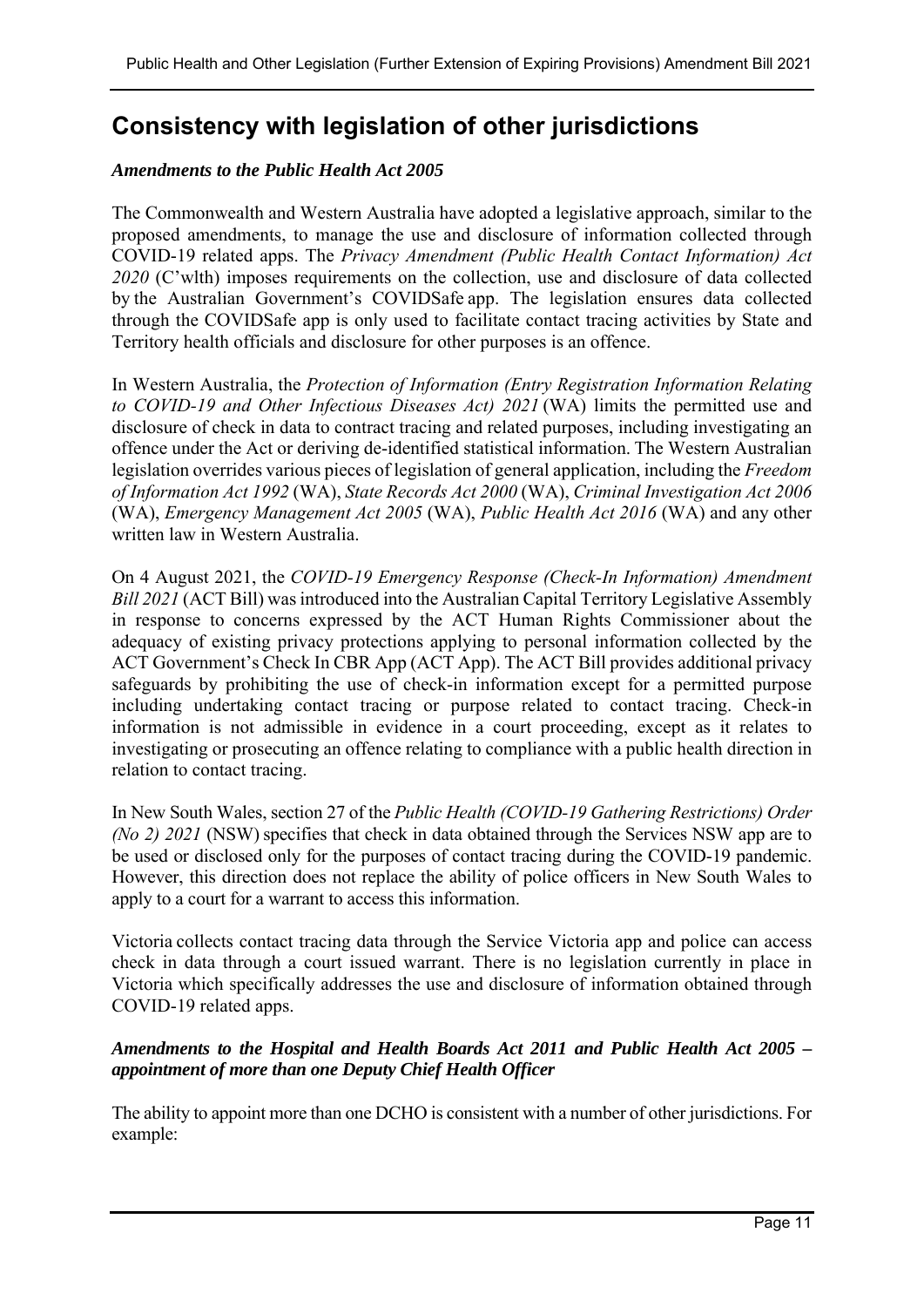- the Commonwealth currently has four Deputy Chief Medical Officers connected with the COVID-19 response. Additionally, there is also a Deputy Chief Medical Officer – Mental Health;
- Victoria has two DCHO positions DCHO (communicable diseases) and DCHO environmental);
- South Australia has three DCHOs appointed in response to COVID-19 with responsibility divided into three separate streams: clinical systems/ICU surge capacity and elective surgery re-scheduling; primary care and out-of-hospital services such as aged care and the NDIS; and whole-of-government work such as education, corrections and child protection; and
- Western Australia has two DCHOs.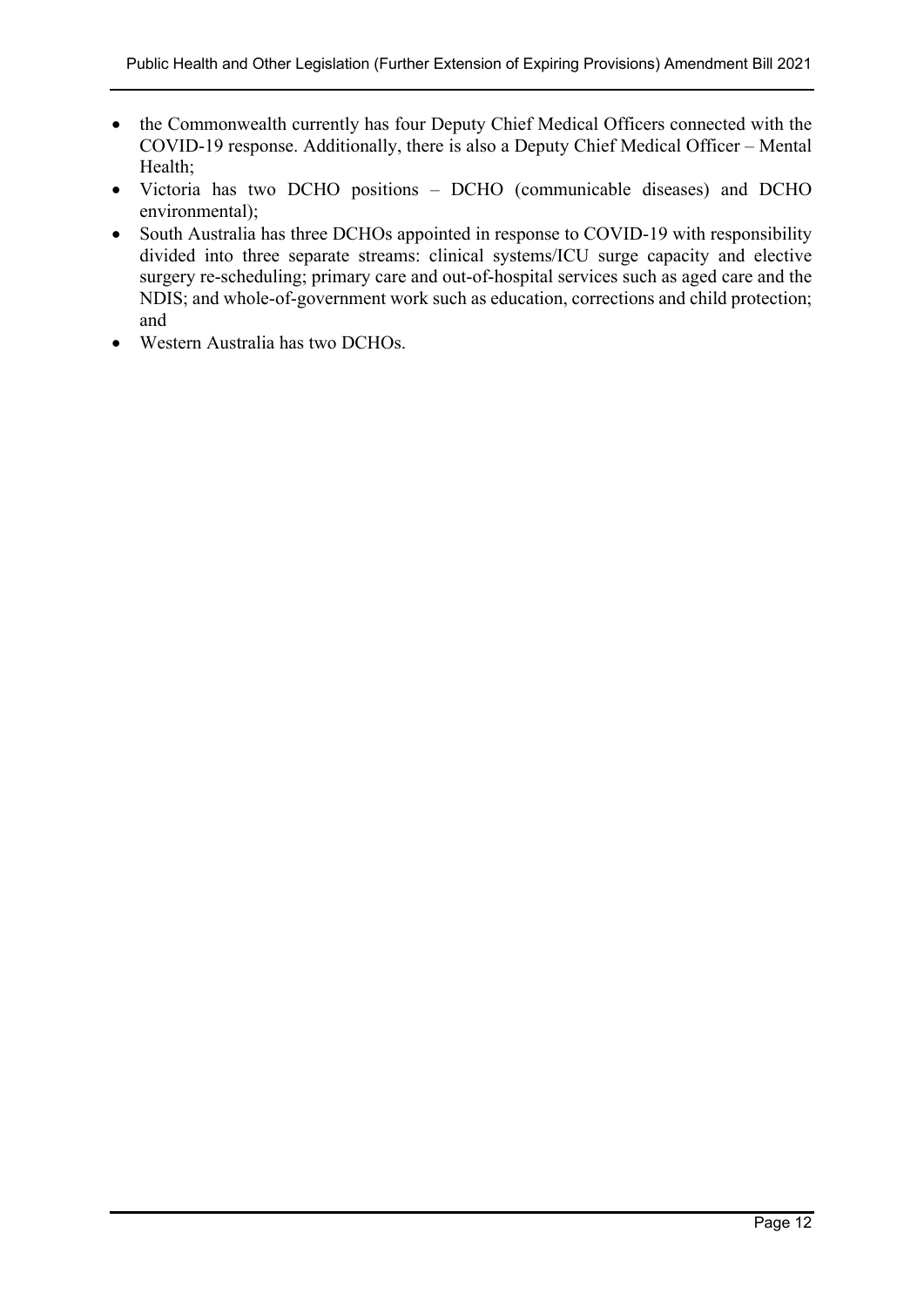# **Notes on provisions**

## **Amendment 1 –** *Holidays Act 1983*

*Amendment 1* inserts new part 9A (Amendment of Holidays Act 1983), which contains new clauses 22A and 22B.

*Clause 22A* provides that part 9A amends the *Holidays Act 1983*.

*Clause 22B* inserts new section 14 (Particular public holiday in 2021) in the Holidays Act.

Clause 14(1) provides that a public holiday is to be observed on 29 October 2021 in a participating district.

Clause 14(2) provides that the Minister may move the new public holiday on 29 October 2021 to another date by a notice published on the Department of Education's website if the Minister considers it necessary or desirable to do so having regard to the COVID-19 emergency.

Clause 14(3) provides that the notice published on the Department of Education's website is a statutory instrument.

Clause 14(4) provides that the Minister must, within 14 sitting days after the notice is published, table a copy of the notice in the Legislative Assembly.

Clause 14(5) provides that a reference to a public holiday in an industrial instrument (award or agreement) under the *Industrial Relations Act 2016* is taken, in a participating district, to include 29 October 2021 or the substituted day, if the Minister substitutes another day for the public holiday under subsection (1) for the participating district.

Clause 14(6) defines the COVID-19 emergency and the participating districts in which the 29 October 2021 public holiday will be observed. Participating districts are the area of Brisbane under the *City of Brisbane Act 2010* or the Moreton Bay or Scenic Rim local government areas as described in the *Local Government Regulation 2012*.

#### **Amendment 2 –** *Hospital and Health Boards Act 2011*

*Amendment 2* inserts new part 9B (Amendment of Hospital and Health Boards Act 2011), which contains new clauses 22C to 22L.

*Clause 22C* provides that part 9B amends the *Hospital and Health Boards Act 2011*. New part 9B enables more than one deputy chief health officer (DCHO) to be appointed to ensure diverse technical expertise from various medical specialities is available to be stood up rapidly with appropriate statutory power in response to an emerging situation of significance facing Queensland.

*Clause 22D* amends the part 3 heading (Functions of chief executive, chief health officer and deputy chief health officer) by omitting 'deputy chief health officer' and replacing it with 'deputy chief health officers'.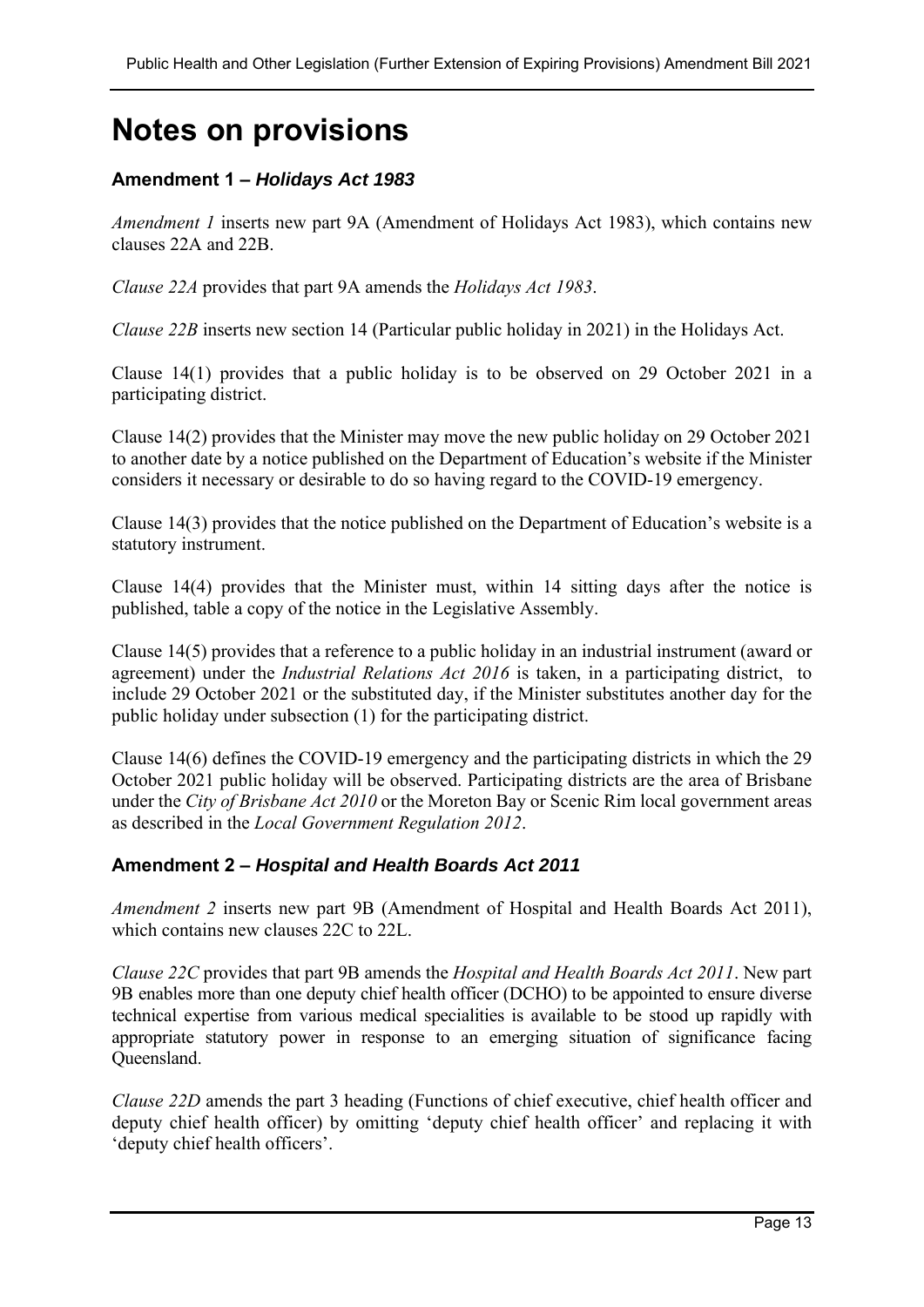*Clause 22E* amends the part 3, division 3 heading (Chief health officer and deputy chief health officer) by omitting 'deputy chief health officer' and replacing it with 'deputy chief health officers'.

*Clause 22F(1)* amends the heading for section 53AA (Deputy chief health officer) by omitting 'officer' and replacing it with 'officers'.

*Clause 22F(2)* amends section 53AA(1) (Deputy chief health officer) by omitting 'a deputy chief health officer' and replacing it with '1 or more deputy chief health officers'.

*Clause 22F(3)* amends section 53AA(2) and (3) (Deputy chief health officer) by omitting 'The' and replacing it with 'A'.

*Clause 22G(1)* amends the heading for section 53AB (Functions of deputy chief health officer) by omitting 'officer' and replacing it with 'officers'.

*Clause 22G(2)* amends section 53AB (Functions of deputy chief health officer) by omitting 'functions of the' and replacing it with 'functions of a'.

*Clause 22H* amends section 53AC (Delegation by chief health officer) by omitting 'the deputy' and replacing it with 'a deputy'.

*Clause 22I* amends section 139A(1)(ca) (Meaning of *designated person*) by omitting 'the' and replacing it with 'a'.

*Clause 22J* amends section 266(ba) and (g)(iiia) (Appointments and authority) by omitting 'the' and replacing it with 'a'.

*Clause 22K* amends section 267(ca) (Signatures) by omitting 'the' and replacing it with 'a'.

*Clause 22L* amends the definition of *deputy chief health officer* in schedule 2 (Dictionary) by omitting 'the' and replacing it with 'a'.

## **Amendment 3 –** *Industrial Relations Act 2016*

*Amendment 3* inserts new part 9C (Amendment of Industrial Relations Act 2016), which contains new clauses 22M and 22N.

*Clause 22M* provides that part 9C amends the *Industrial Relations Act 2016*.

*Clause 22N* amends the last dot point in paragraph (a) of the definition of *public holiday* in schedule 5 (Dictionary) of the Industrial Relations Act to reference new section 14 in the Holidays Act. The amendment provides for the new public holiday on 29 October 2021 in participating districts.

This is a minor consequential amendment to ensure the public holiday is recognised for industrial relations purposes in the Industrial Relations Act.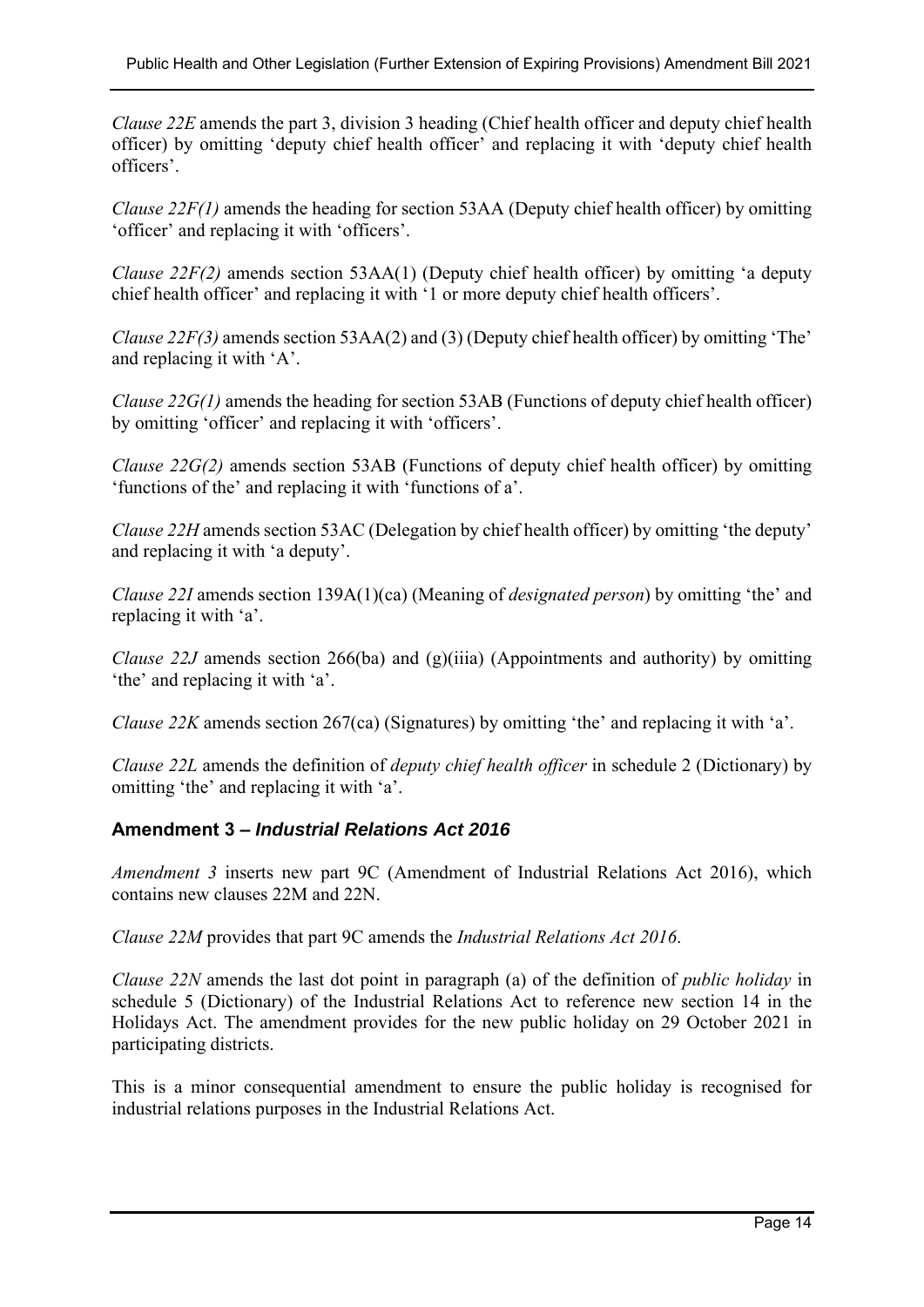## **Amendment 4 –** *Public Health Act 2005*

*Amendment 4* replaces section 362A (Purpose of part) of the *Public Health Act 2005*.

*Clause 30A* omits and replaces section 362A (Purpose of part) with new section 362A (Purposes of part) to clarify that that the purposes of the part are to:

- confer additional powers for the COVID-19 emergency on the chief health officer and emergency officers; and
- to protect the confidentiality of particular personal information collected in relation to the COVID-19 emergency.

Section 362A already conferred additional powers for the COVID-19 emergency on the chief health officer and emergency officer. New section 362A ensures that the purpose of part 7A (Particular powers for COVID-19 emergency) also protects the confidentiality of particular personal information collected in relation to the COVID-19 emergency. This includes information collected through a COVID-19 application, as defined in new section 362MAB.

#### **Amendment 5 –** *Public Health Act 2005*

*Amendment 5* amends section 362FA (Delegation) of the *Public Health Act 2005*.

*Clause 30B* amends section 362FA(1)(a) (Delegation) by omitting 'the' and replacing it with 'a'. This amendment clarifies that the Chief Health Officer (CHO) may delegate functions or powers under the Public Health Act to any person appointed as a DCHO.

## **Amendment 6 –** *Public Health Act 2005*

*Amendment 6* inserts new chapter 8, part 7A, division 6 (Protection of personal information), which contains new clauses 362MAA to 362MAI.

*Clause 362MAA* (Application of division) provides that division 6 (Protection of personal information) applies if personal information is collected by using a COVID-19 application in accordance with a requirement under the Public Health Act or if personal information is collected, other than by using a COVID-19 application, if under the Public Health Act, a person is required to collect, or make all reasonable efforts to collect, the personal information by using the COVID-19 application and it is not possible for the person to collect the personal information by using the COVID-19 application. An example of a requirement under the Public Health Act is a requirement under a public health direction or a direction given under division 3.

*Clause 362MAB* (Definitions for division) provides definitions of terms for division 6 (Protection of personal information).

*Clause 362MAC* (Meaning of *COVID-19 application*) defines what constitutes a COVID-19 application. Clause 362MAC(1) provides that the application used for the purpose of contact tracing, known as the *Check in Qld* app, is a COVID-19 application.

Clause 362MAC(2) provides that a regulation may prescribe another application to be a COVID-19 application if the application is developed or used for the purpose of contact tracing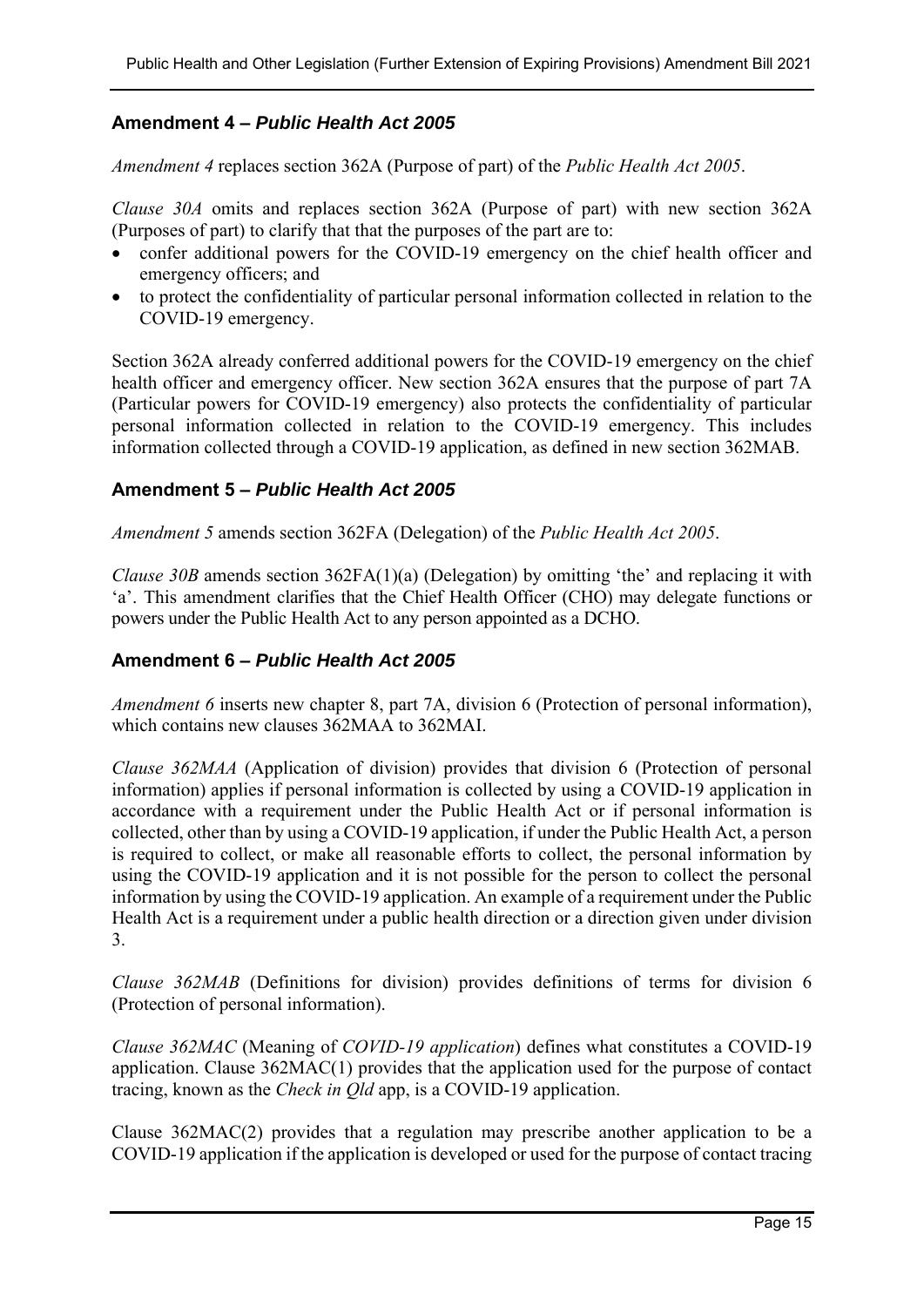or developed or used for another purpose relating to the COVID-19 emergency that is prescribed by regulation for the application.

Clause 362MAC(3) provides that for this section *application* means an application or other program used on a device to display or store information electronically.

*Clause 362MAD* (Relationship of division with other provisions) sets out the relationship between division 6 and other provisions and laws. Clause 362MAD(1) provides that division 6 (Protection of personal information) applies despite chapter 3, part 3, division 3.

Clause 362MAD(2) provides that if a provision of division 6 (Protection of personal information) is inconsistent with another provision of the Public Health Act or another law, the provision of this division prevails to the extent of the inconsistency with existing laws.

*Clause 362MAE* (Extraterritorial application of division) provides that it is Parliament's intention that division 6 (Protection of personal information) has effect outside Queensland and in relation to persons outside Queensland.

*Clause 362MAF* (Confidentiality of relevant information) is a new offence provision. Clause 362MAF(1) provides the section applies to a relevant person who, in that capacity, has acquired or has access to relevant information. 'Relevant person' is defined in clause 362MAB.

Clause 362MAF(2) provides it is an offence if the relevant person discloses the relevant information to anyone else, or uses the relevant information, other than under division 6 (Protection of personal information). The offence carries a maximum penalty of 100 penalty units.

Clause 362MAF(3) provides that subsection (4) applies to a relevant person who is an information holder.

Clause 362MAF(4) provides it is an offence if the relevant person fails to take all reasonable steps to ensure a person who works at a business, activity or undertaking owned, controlled or operated by the relevant person does not disclose or use the relevant information, unless the relevant information is disclosed at the request of the relevant person and for a purpose for which the relevant person may disclose the relevant information under section 362MAH(2)(a) or (b). The offence carries a maximum penalty of 100 penalty units.

The offence provision will principally apply to public servants, including contact tracers and emergency officers, with access to contact tracing information and staff of the Department of Communities, Housing and Digital Economy who are the data custodians for the *Check in Qld* App. However, in limited circumstances, business owners collecting contact tracing information in a paper-based form will also be subject to the requirement to only use the information for contact tracing purposes. That is, the business owner may be asked to produce the contact tracing information in the event a person diagnosed or exposed to COVID-19 attended their business premises. Under the amendments, the business owner is not permitted to use the information for any other purposes. Business owners will be required to take reasonable steps to ensure their staff do not disclose or misuse the information.

*Clause 362MAG* (Disclosure or use by relevant persons other than information holders) deals with how relevant information may be used or disclosed by relevant persons other than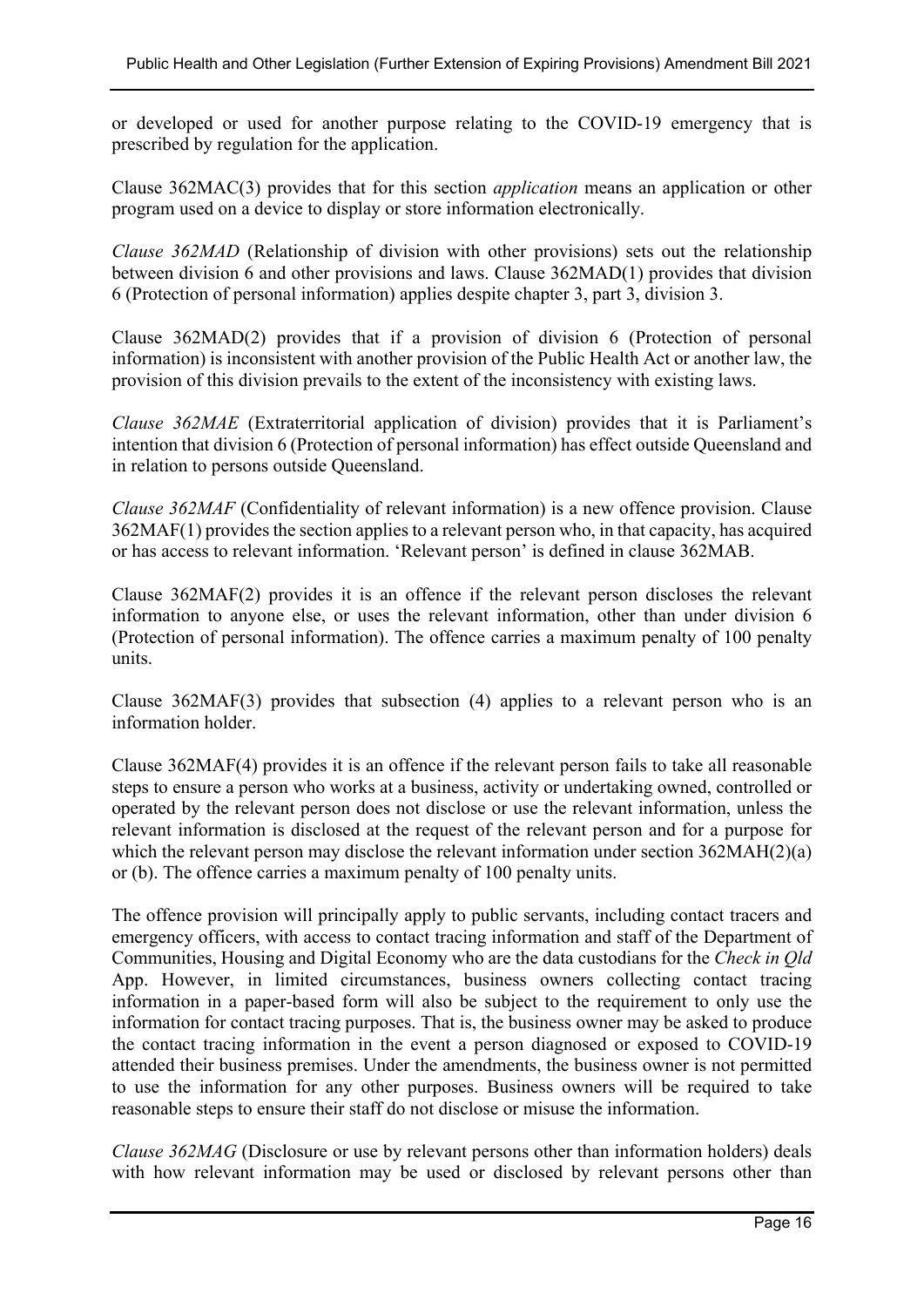information holders. Clause 362MAG(1) provides this section applies to a relevant person, other than an information holder, who has acquired or has access to relevant information in that capacity.

Clause 362MAG(2) provides that the relevant person may disclose or use the relevant information with the consent of the individual to whom the relevant information relates, or if the individual is unable to consent, with the consent of a parent or legal guardian of the individual, or to the extent the disclosure or use is for:

- contact tracing or a purpose related to contact tracing (for example, ensuring the integrity or security of the relevant information); or
- if the relevant information is collected by using a COVID-19 application prescribed under section 362MAC(2) and a purpose is prescribed for the application under section 362MAC(2)(b), the relevant information may be disclosed or used for the prescribed purpose; or
- ensuring a person's compliance with obligations under a relevant provision; or
- investigating or prosecuting an offence against a relevant provision; or
- deriving statistical or summary information.

Clause 362MAG(3) defines the phrase *statistical or summary information* which means statistical or summary information from which an individual's identity is not apparent or cannot reasonably be ascertained.

*Clause 362MAH* (Disclosure by information holders) deals with how relevant information may be disclosed by information holders. Clause 362MAH(1) provides this section applies to a relevant person who is an information holder and in that capacity, has acquired or has access to relevant information.

Clause 362MAH(2) provides that the relevant person may disclose the relevant information with the consent of the individual to whom the relevant information relates, or if the individual is unable to consent, with the consent of a parent or legal guardian of the individual or to a relevant person mentioned in section 362MAB, definition *relevant person*, paragraph (a) to the extent the disclosure is for:

- contact tracing or a purpose related to contact tracing, including, for example, ensuring the integrity or security of the relevant information; or
- ensuring a person's compliance with obligations under a relevant provision; or
- investigating or prosecuting an offence against a relevant provision.

*Clause 362MAI* (Limits on use of relevant information and derived evidence) provides additional protections for relevant information and derived evidence. Clause 362MAI(1) provides that relevant information or derived evidence cannot be accessed under any order, whether of a judicial or administrative nature, other than an order for the purpose of a relevant provision and is not admissible in any proceeding, other than a proceeding under a relevant provision.

Clause 362MAI(2) provides that a person cannot be compelled to produce relevant information or derived evidence, or give evidence relating to relevant information or derived evidence in any proceeding, other than a proceeding under a relevant provision, or in compliance with a requirement under an Act or legal process, other than a requirement relating to a proceeding under a relevant provision.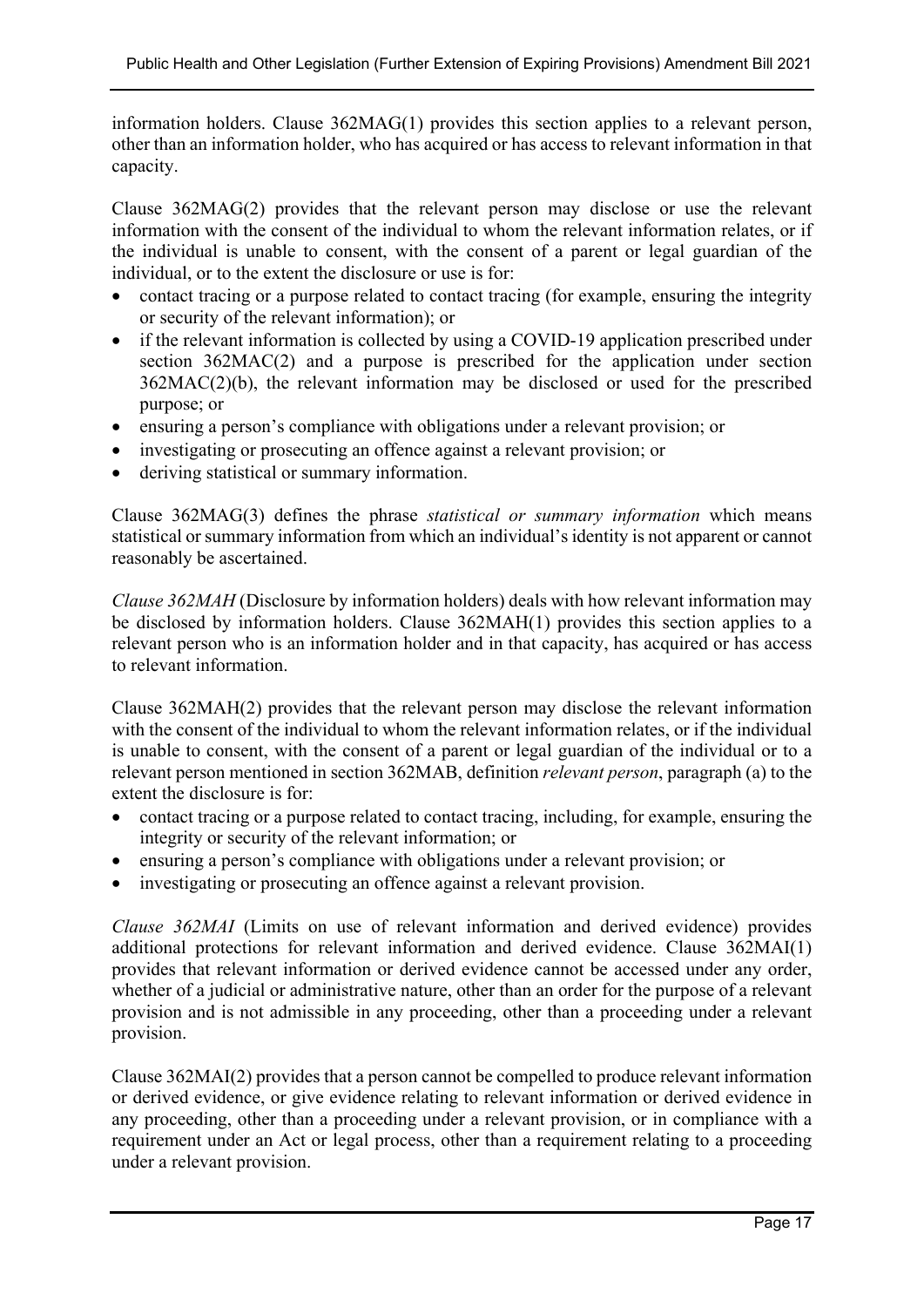Clause 362MAI(3) provides that subsections (1) and (2) do not apply if the information or evidence is accessed, admitted, produced or given with the consent of the individual to whom the information relates, or if the individual is unable to consent, with the consent of a parent or legal guardian of the individual.

Clause 362MAI(4) defines *derived evidence* and *order*. *Derived evidence* means any information, document or other thing, obtained as a direct or indirect result of relevant information. *Order* includes a direction, a decision on an application under an Act for access to information or a document (for example, an application under the *Information Privacy Act 2009* or the *Right to Information Act 2009*) and another process.

### **Amendment 7 –** *Public Health Act 2005*

*Amendment 7* inserts new clause 33A, which amends the note in section 456(3)(b) (Protecting prescribed persons from liability) by inserting 'a' after ', chief health officer,'. This amendment ensures that any deputy chief officer will not be civilly liable for an act done, or omission made, honestly and without negligence under the Public Health Act.

#### **Amendment 8 –** *Public Health Act 2005*

*Amendment 8* amends the heading for division 1 in clause 34 of the Public Health and Other Legislation (Further Extension of Expiring Provisions) Amendment Bill 2021 by omitting 'Provision' and replacing it with 'Provisions'.

### **Amendment 9 –** *Public Health Act 2005*

*Amendment 9* inserts new section 507A and division 1A (Provisions applying on omission of chapter 8, part 7A), which contains new clauses 507B to 507E.

*Clause 507A* (Application of ch 8, pt 7A, div 6) provides that chapter 8, part 7A, division 6, which relates to particular powers for the COVID-19 emergency, applies in relation to relevant information, whether this information is collected before or after the commencement.

*Clause 507B* (Application of division) provides that division 1A applies on the omission of chapter 8, part 7A (Particular powers for COVID-19 emergency).

Clause 507B(2) provides that division 1A does not limit section 20 of the *Acts Interpretation Act 1954*.

*Clause 507C* (Interpretation) sets out interpretation provisions for division 1A. Clause 507C(1) defines the term *former* for division 1A. It provides *former*, for a provision of this Act, means the provision as in force from time to time before the omission.

Clause 507C(2) provides that a reference in a provision of division 1A to the omission generally, is a reference to the omission of chapter 8, pat 7A.

Clause 507C(3) provides that words defined under former chapter 8, part 7A and used in division 1A have the same meaning as they had under the former part.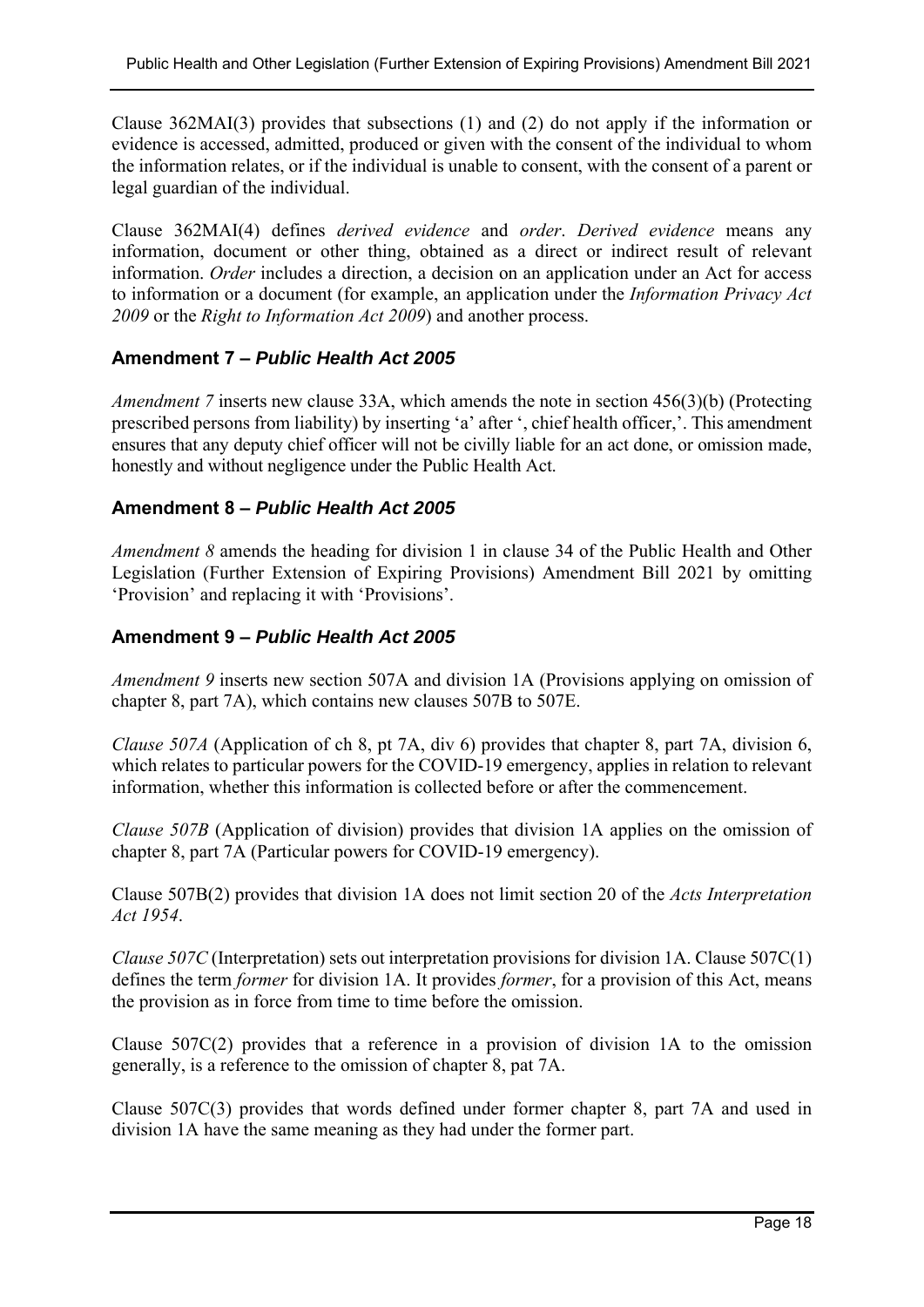*Clause 507D* (Continuation of confidentiality requirements) is a transitional provision providing for the continuation of confidentiality requirements after the omission. Clause 507D(1) provides that the section applies in relation to a relevant person who, in that capacity, has acquired or has access to relevant information collected before the omission, whether the relevant person acquires or has access to the relevant information before or after the omission.

Clause 507D(2) provides that despite the omission, former chapter 8, part 7A, division 6 continues to apply in relation to the relevant person.

Clause 507D(3) provides that, to remove any doubt, it is declared that a proceeding for an offence against former section 362MAF, may, after the omission, be started or continued under that section as if the section had not been omitted.

*Clause 507E* (Continuation of limits on use of relevant information and derived evidence) provides that despite the omission, former section 362MAI continues to apply in relation to:

- (a) relevant information collected before the omission;
- (b) derived evidence, if the evidence was obtained as a direct or indirect result of relevant information mentioned in paragraph (a); and
- (c) evidence relating to relevant information mentioned in paragraph (a) or derived evidence mentioned in paragraph (b).

## **Amendment 10 –** *Right to Information Act 2009*

*Amendment 10* inserts new part 15 (Amendment of Right to Information Act 2009), which contains new clauses 55 and 56.

*Clause 55* provides that part 15 amends the *Right to Information Act 2009*.

*Clause 56* amends schedule 3, section 12(1) to insert a reference to the *Public Health Act 2005*, chapter 8, part 7A, division 6 and chapter 12, part 8, division 1A. Schedule 3 sets out the types of information the disclosure of which the Parliament has considered would, on balance, be contrary to the public interest.

## **Amendment 11 –** *Transport Operations (Passenger Transport) Act 1994*

*Amendment 11* inserts new part 16 (Amendment of Transport Operations (Passenger Transport) Act 1994), which contains new clauses 57 and 58.

*Clause 57* provides that part 16 amends the *Transport Operations (Passenger Transport) Act 1994*.

*Clause 58* amends paragraph (b)(ii) of the definition of *relevant offence* in schedule 3 of the Transport Operations (Passenger Transport) Act as a consequence of the repeal of the *Personalised Transport Ombudsman Act 2019*. A relevant offence for chapter 11, part 4B or 4C of the Transport Operations (Passenger Transport) Act will include an offence against section 143AC in force before the section was repealed on 9 March 2020.